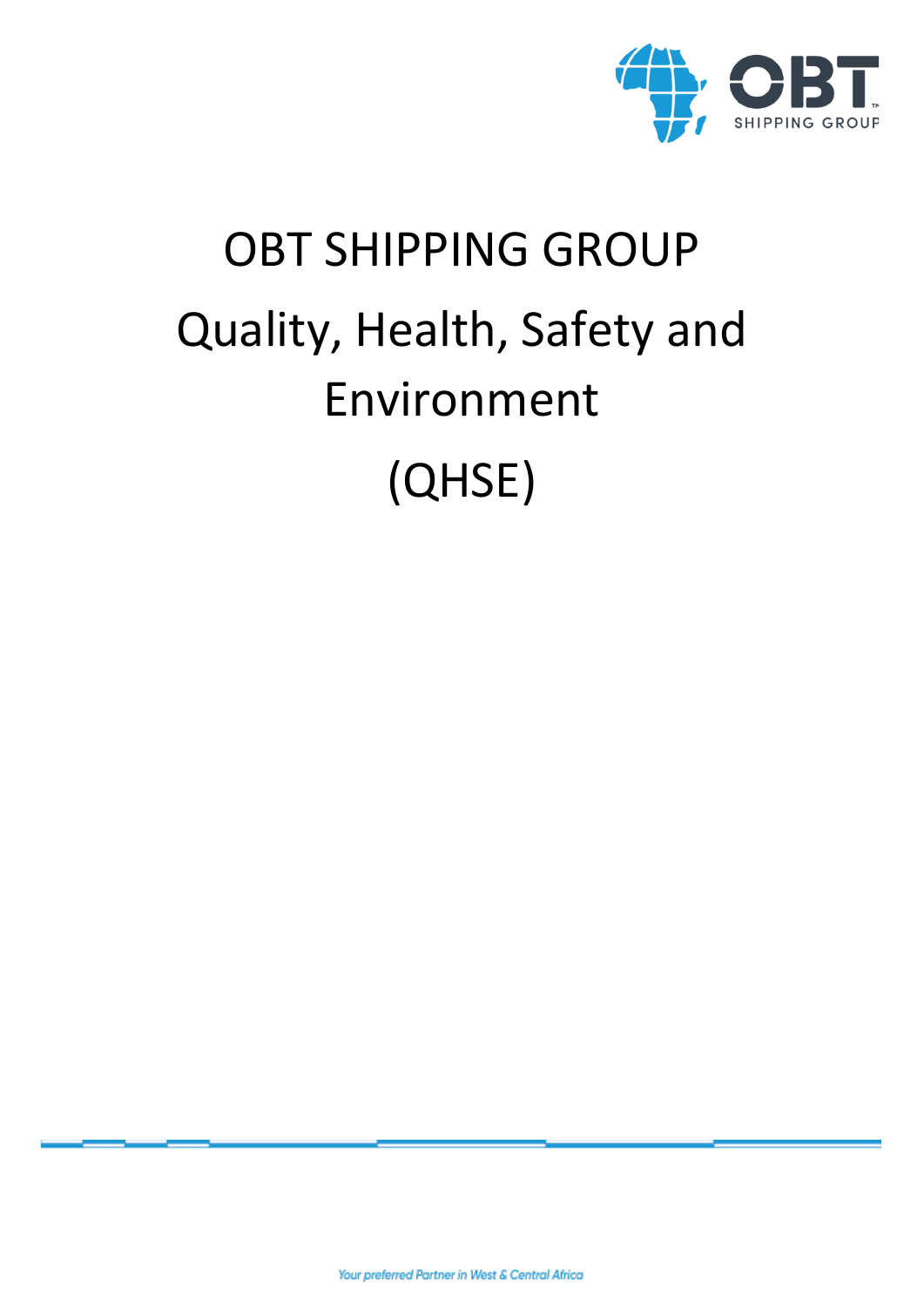

#### **1. Purpose**

1.1 OBT Shipping Group DMCC and all its subsidiaries (including but not limited to any and all subsidiaries operation and/or trading in accordance with these conditions under "OBT Shipping" and "OBT Logistics") recognizes its responsibility towards its people and the environment and to providing high quality services. By people, we mean everyone involved in our activities: our own and hired employees, clients, JV partners, subcontractors, suppliers and other parties concerned. By the environment, we mean our role in the responsible use of nature and its resources.

#### **2. We make no concessions in these areas:**

- 2.1 In the general everyday operations of OBT Shipping Group our constant attention is paid to quality, health, safety and environment (QHSE). This is self-evident and visible. We meet at the industry standards of our various sectors and applicable rules and procedures. Having an unambiguous and recognized reputation in the field of QHSE will have a positive effect on the whole organization.
- 2.2 In order to achieve good QHSE results, while simultaneously guaranteeing continuity and profitability and achieving this in accordance with rules and procedures, OBT Shipping Group undertakes to ensure the following objectives:
	- Long-term employability: aiming for 0 accidents, increasing safety awareness and preventing injury and absence
	- Being a good employer: realizing and preserving a reputation as a good employer
	- Risk-sensitive: recognizing, acknowledging and minimizing risks at source
	- Environmentally aware: minimizing our impact on the environment and preventing environmental damage
	- Excellent (chain) partner: meeting the requirements, wishes and expectations of our clients, JV partners and subcontractors
	- Position as leader: continuously improving the quality of our operational management and service. Each employee has his or her own specific responsibility when executing his or her tasks. In addition, all employees have the right to start or cease activities within the rules and procedures when there is impression reasonable belief that these cannot be carried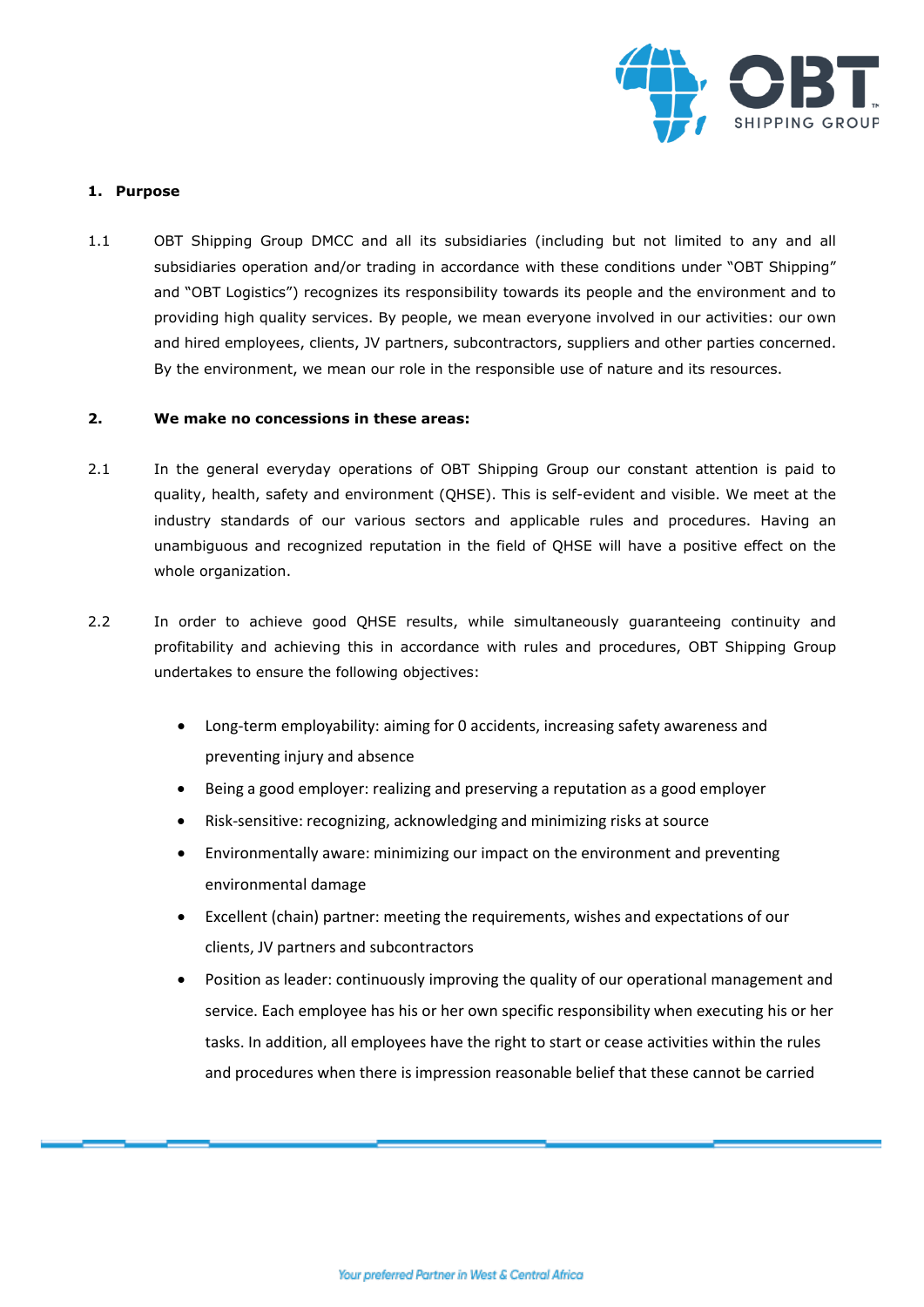

out in accordance with industrial QHSE requirements. Employees are obliged to report this to their supervisor directly.

- 2.3 We ensure this in all our divisions by:
	- using qualified people for the execution of our activities;
	- using a certified QHSE Management System;
	- setting objectives that are regularly measured, valued and adjusted where necessary;
	- always making the suitable protective working resources available to protect people, material and the environment as much as possible;
	- removing and/or minimizing the risks in our activities so that our employees and other parties concerned are exposed to industrial dangers as little as possible;
	- continuously looking for working methods and/or alternatives with as little environmental impact as possible;
	- communicating our achievements in the field of QHSE openly;
	- creating a culture in which our employees and all other parties concerned dedicate themselves to achieving our QHSE objectives.

## **3. Quality Management**

3.1 Quality is the responsibility of every employee and must be developed and maintained to ensure a successful business venture. OBT Shipping Group is committed to a policy of continual training and educational programs for all employees. The objective is to build meaningful and general employee involvement, teamwork, and personal satisfaction, resulting in a cooperative effort that produces a quality service or product within the framework of the competitive business market.

## **4. Quality Policy**

4.1 OBT Shipping Group's success derives from a policy of providing superior services of unmatched value for clients the world over. It is our Quality Policy to: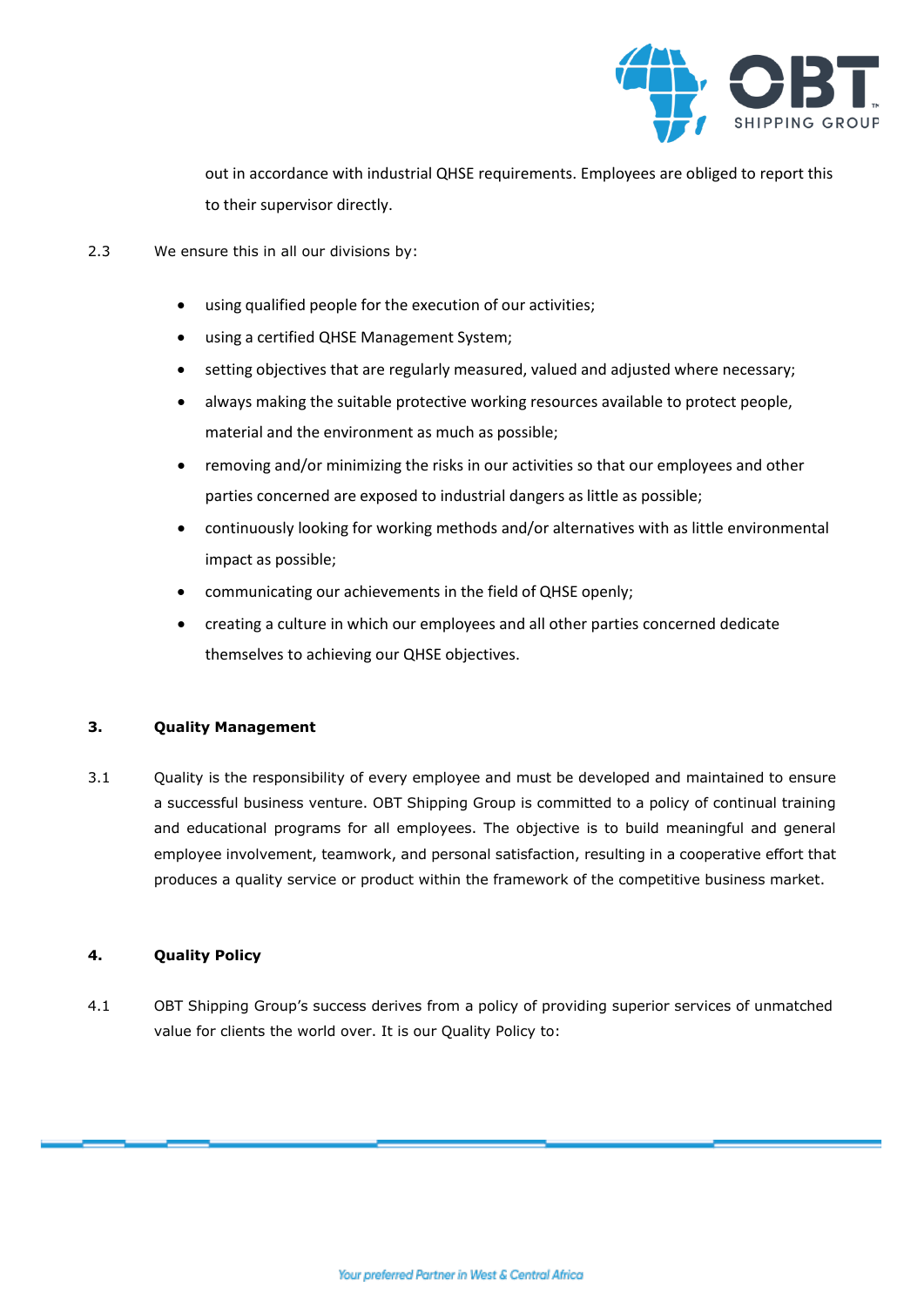

- Continue to build on the established reputation of providing quality services and to continue being a leader in the development of processes and techniques for the vessel Agency, Logistic, Project & Heavy Lift and Stevedoring.
- Focus on uncompromising quality and consistency of purpose towards continual and measurable quality improvement in all services provided
- Ensure that overall operations, technical services or products provided to clients are safe, technically superior, highly reliable and easy to operate and maintain
- Reward individual initiative and resourcefulness and promote independent thought and action in all work efforts
- Adhere to the stated quality requirements as well as the quality outlined by the International Organization for Standardization (ISO) 9001-2008 Quality System

# **5. Health and Safety**

5.1 The management of OBT Shipping Group is committed to ensuring the health and safety of our employees, our customer's employees, and the general public. We believe that incidents and injuries are preventable, and that a job is only well done if it is done safely. We have documented Quality, Health, Safety and Environmental policies in place, and have a Safety Management System in operation, which is in accordance with the labor laws of the countries in which we operate.

## 5.2 Health & Safety Aims

- Prevent workplace incidents and injuries
- Continually improve our health and safety performance
- Have the best safety performance in the Marine Agency industry, Logistic, Project & Heavy Lift and Stevedoring.
- Foster a culture in which all employees, partners, contractors and subcontractors share this commitment to health and safety, environmental and quality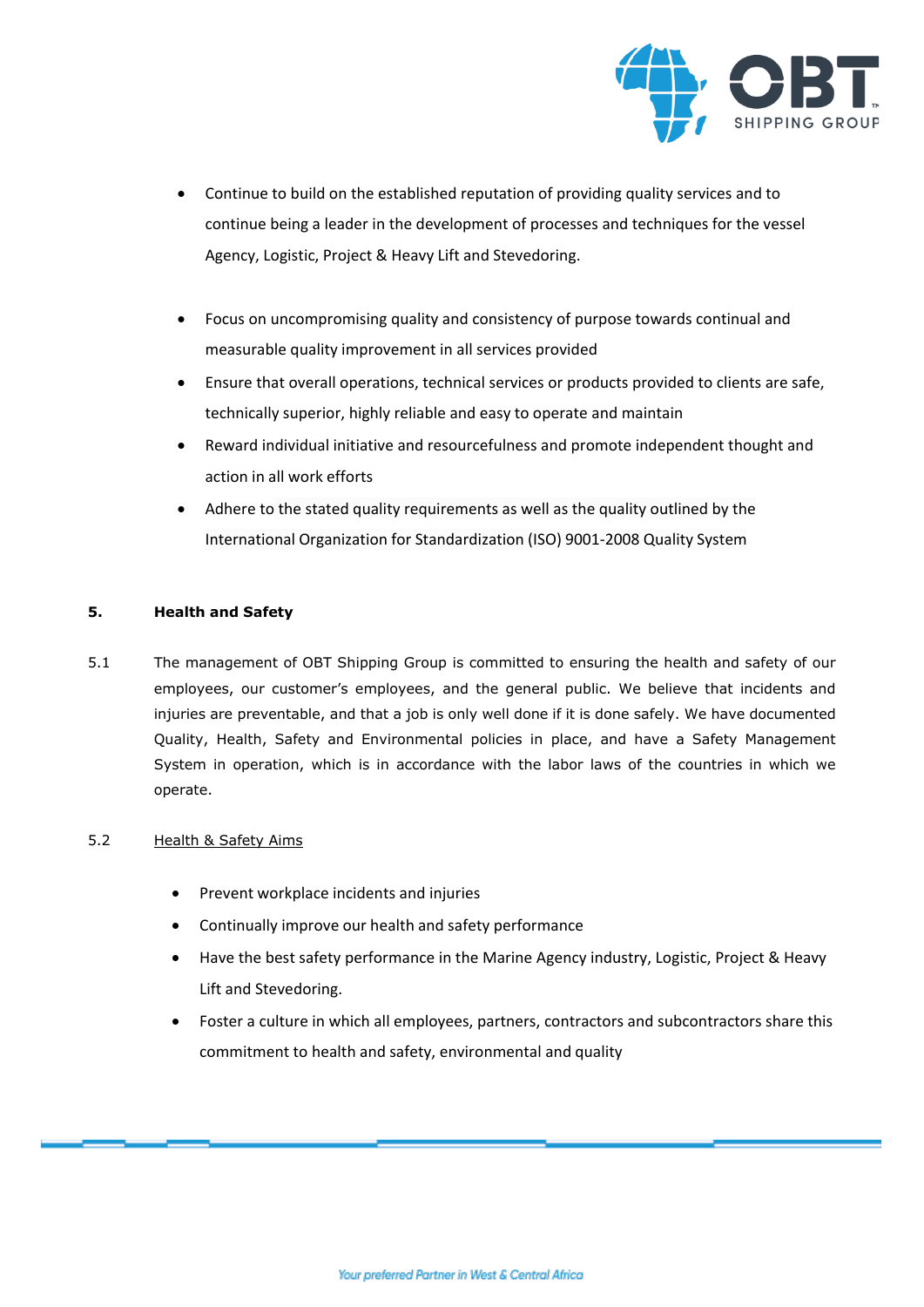

#### 5.3 Health & Safety Measures

- Always manage our operations in the safest manner, by recognizing and assessing hazards and applying effective controls
- Make safe conduct a condition of employment
- Always comply with health and safety legislation and guidelines
- Ensure our managers and supervisors provide the tools, supervision, training and resources needed for our employees to work safely
- Ensure our employees and other staff on the group's worksites work safely
- Involve all employees in our health and safety management system
- Review our health and safety performance regularly, evaluate performance information and communicate performance to all employees
- Learn from our experiences to prevent future incidents
- Ensure that our health and safety management system remain current with industry best practices

## **6. Environmental Policy**

- 6.1 Our aim is to conduct our business in a manner that protects the environment. Everyone working for OBT Shipping Group has a responsibility to give their best efforts to achieve this goal. We are committed to doing this through our policy principles.
- 6.2 Consequently, OBT Shipping Group plans and conducts its operations according to sound environmental principles. I.e. striving to always carry out work in a manner best calculated to minimize any adverse environmental effect, to prevent pollution of any kind, and to actively seek out ways of reducing environmental damage.
- 6.3 Where our operations, our conduct or our experience is subject to specific legislation or regulations, our company will comply fully with all such applicable legislation and regulations, and if possible, will exceed the minimum requirements, as this is good business practice. Special attention will be paid to ensure compliance with international conventions and regulations which apply to offshore oil and gas operations.